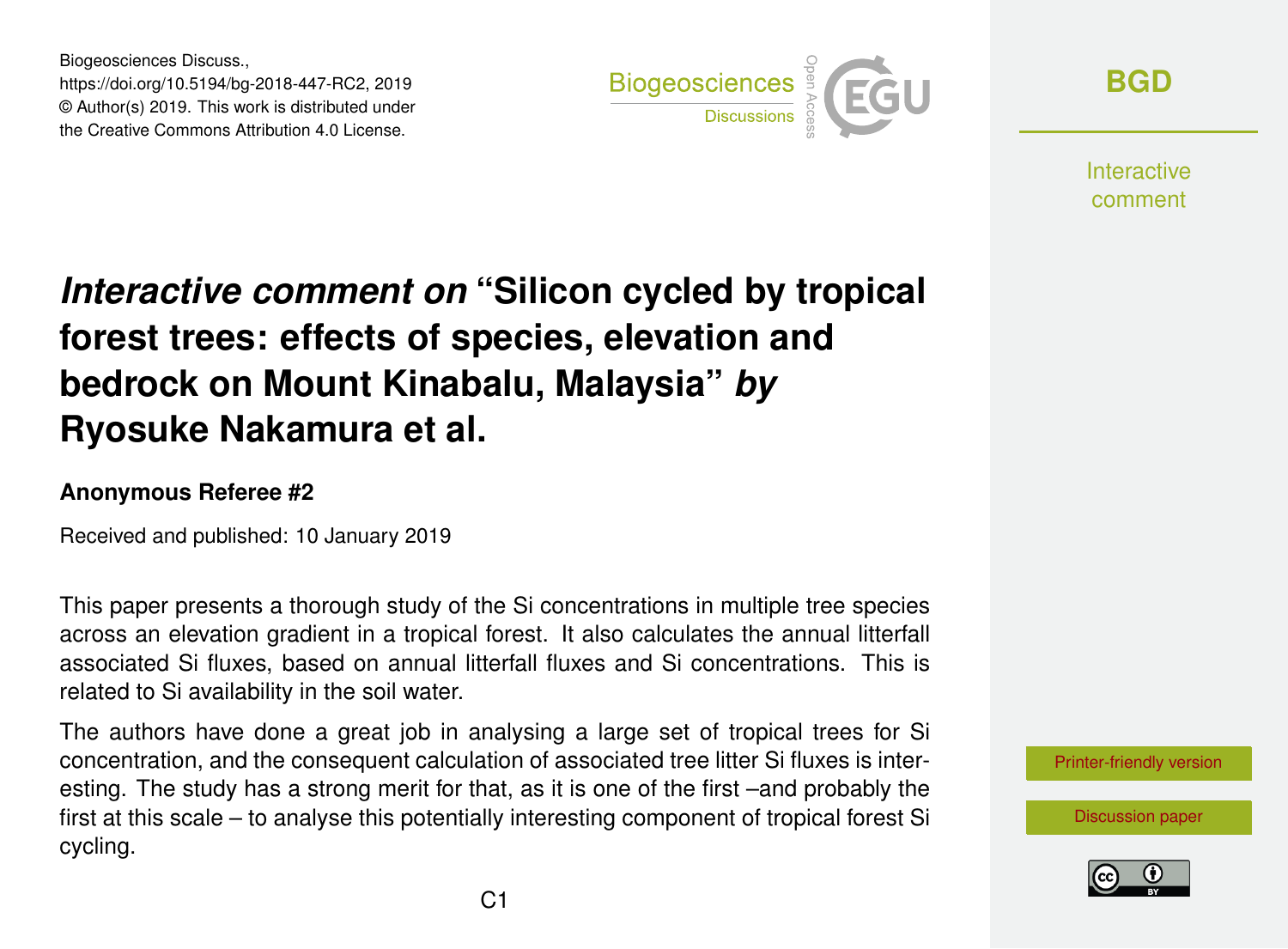That said, in my opinion, the study cannot deliver any strong new information on the effect of elevation or bedrock on the Si cycling by trees. My main concern is that the Si concentration in the leaves, and the associated Si litter flux, could just be a reflection of the Si availability in the soil water. The latter is highest at lowest elevation, and this results in generally higher Si concentrations in biomass. It is well known that all species, even those not accumulating Si but acquiring it passively, will show a higher Si concentration in biomass when availability is higher. The question thus is: why is Si availability higher at lowest elevation? Is it because of higher Biogenic Si concentrations in the soil? Is it because of alterations in soil water source?

The authors cannot provide a response to that with this analysis or dataset. In order to move this study from an interesting local observation, to a study that truly moves knowledge on Si cycling in tropical forest sites, a lot of extra context is needed, e.g. -How much BSi is present in the soils? -Indication of Si concentrations in porewater and Si leaching / import from / to groundwater. -Decomposition experiments with the litter.

Now, it is impossible to assess what the observed changes in Si concentrations in leaves, and associated litterfall Si fluxes, mean in the context of ecosystem Si cycling.

The dataset has large merit in itself, since it is quite unique in analysing tropical tree litterfall Si fluxes in such detail. However, it is difficult to currently make any strong conclusion on interaction between tropical trees and tropical Si cycling based on this study alone. For that, more information on soil Si pools and Si leaching / Si groundwater input is needed.

Still, as a scientist interested in Si cycling, I enjoyed reading this paper and am puzzled by its results. I am therefore hesitant to just indicate that the paper should not be published. Indeed, this paper could be a trigger for future work on the Si cycling in tropical forests. I would therefore recommend that, if possible, authors include some of the suggested information on the local Si biogeochemistry.

## **[BGD](https://www.biogeosciences-discuss.net/)**

Interactive comment

[Printer-friendly version](https://www.biogeosciences-discuss.net/bg-2018-447/bg-2018-447-RC2-print.pdf)

[Discussion paper](https://www.biogeosciences-discuss.net/bg-2018-447)